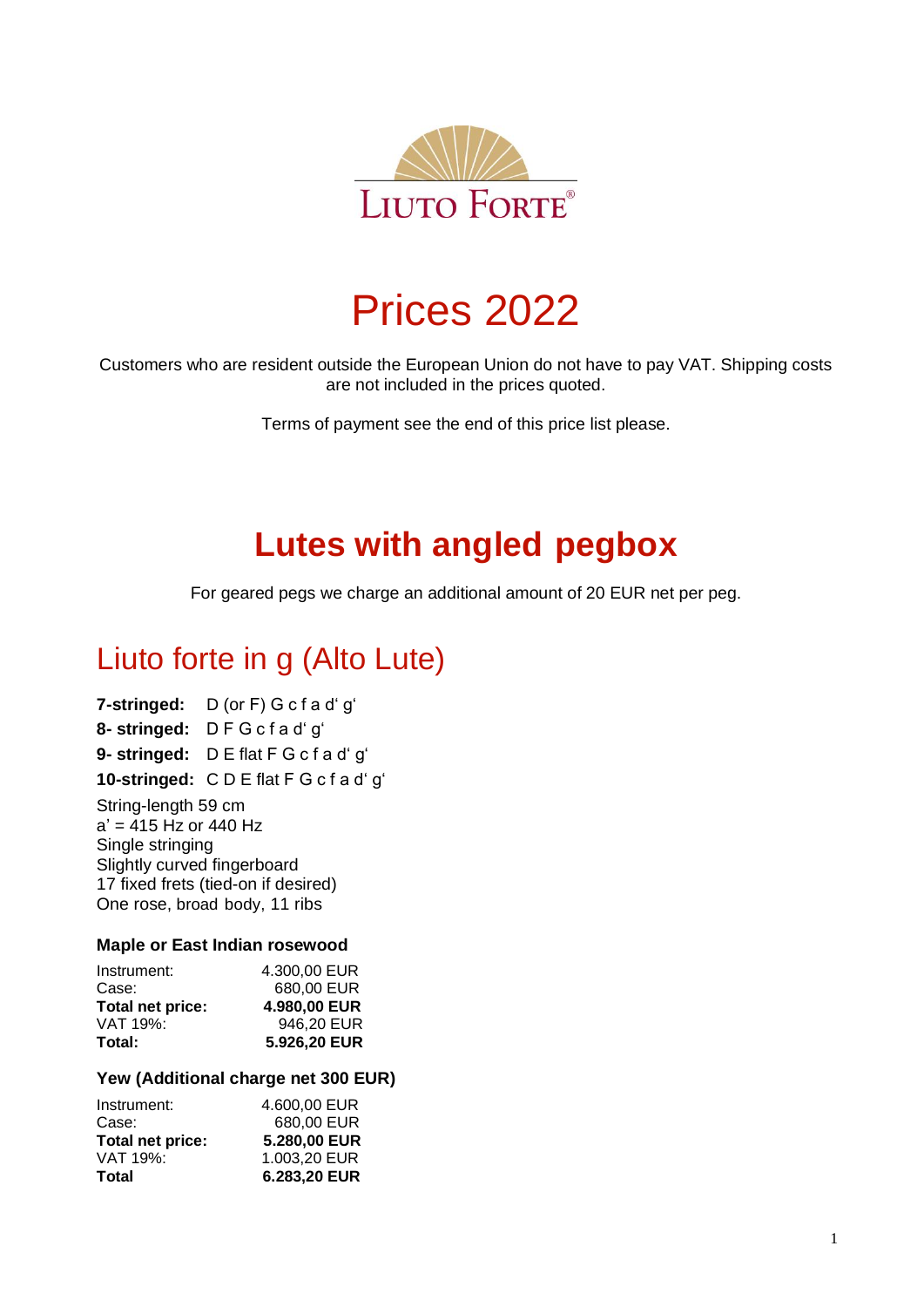# Liuto forte in e (Tenor Lute)

#### **9- stringed, without extension:**

 $\underline{B}$  C D E A d g (or f sharp) b e'

String-length 64 or 65 cm  $a' = 440$  Hz Single stringing Slightly curved fingerboard 19 fixed frets One rose, Broad body, 11 ribs

#### **Maple or East Indian rosewood**

| Total:           | 6.283,20 EUR |
|------------------|--------------|
| VAT 19%:         | 1.003,20 EUR |
| Total net price: | 5.280,00 EUR |
| Case:            | 680,00 EUR   |
| Instrument:      | 4.600,00 EUR |
|                  |              |

#### **Yew (Additional charge net 300 EUR)**

| Instrument:      | 4.900,00 EUR |
|------------------|--------------|
| Case:            | 680,00 EUR   |
| Total net price: | 5.580,00 EUR |
| VAT 19%:         | 1.060,20 EUR |
| Total:           | 6.643,20 EUR |

**10-stringed, with extension for A and B (double head):**

A B C D E A d g (or f sharp) b e'

#### **11-stringed, with extension for G, A and B (double head):**

G A B C D E A d g (or f sharp) b e'

#### **This Instrument can also be stringed like a Liuto forte in d:** C D E F G A d f a d' f'

String-length fingerboard strings 64 or 65 cm, string-length bourdun strings (graduated) 69 and 73 cm  $a' = 440$  Hz Single stringing Slightly curved fingerboard 19 fixed frets One rose, broad body, 11 ribs

#### **Maple or East Indian rosewood**

| Instrument:      | 4.800,00 EUR |
|------------------|--------------|
| Case:            | 680,00 EUR   |
| Total net price: | 5.480,00 EUR |
| VAT 19%:         | 1.041,20 EUR |
| Total:           | 6.521,20 EUR |

#### **Yew (Additional charge net 300 EUR)**

| VAT 19%:<br>Total: | 1.098,20 EUR<br>6.878,20 EUR |
|--------------------|------------------------------|
| Total net price:   | 5.780,00 EUR                 |
| Case:              | 680,00 EUR                   |
| Instrument:        | 5.100,00 EUR                 |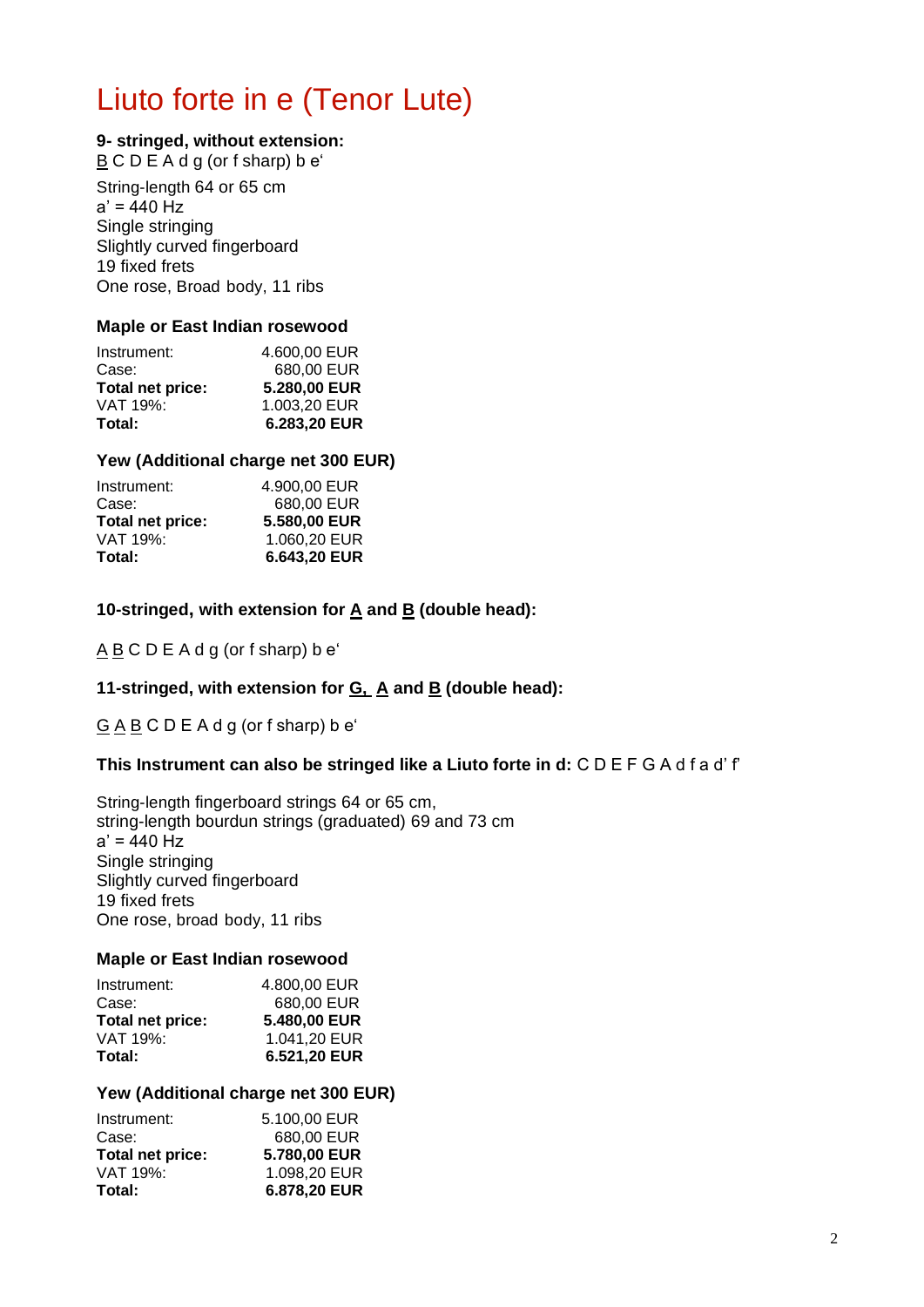# **Swan Neck Lutes**

For geared pegs we charge an additional amount of 20 EUR net per peg.

### Liuto forte in d (German baroque lute)

**13-stringed:** A B flat C D E F G A d f a d' f' (9 fingerboard strings, 4 bourdon strings) **14-stringed:** G A B flat C D E F G A d f a d' f' (9 fingerboard strings, 5 bourdon strings) String-length fingerboard strings 66 cm, String-length bourdon strings 88 cm a' = 440 Hz or 415 Hz Single stringing Strongly curved fingerboard 19 fixed frets One rose, narrow body, 11 ribs

#### **Maple or East Indian rosewood**

| 1.107,70 EUR |              |
|--------------|--------------|
|              |              |
| 5.830,00 EUR |              |
| 730,00 EUR   |              |
|              |              |
|              | 5.100.00 EUR |

#### **Yew (Additional charge net 300 EUR)**

| 7.294,70 EUR |
|--------------|
| 1.164,70 EUR |
| 6.130,00 EUR |
| 730,00 EUR   |
| 5.400,00 EUR |
|              |

## Liuto forte in d ("Bach-Lute")

**16-stringed: Basic Tuning:** E flat G A B flat C D E F G A Bflat (or c) d f a d' f' String-dispositions: 12 fingerboard strings, 4 bourdon strings (BWV 996, 999, 1006a and two Passion Arias) or 10 fingerboard strings, 6 bourdon strings (BWV 995, 997, 998 and 1000)

Modifications of this basic tuning are required for the execution of BWV 1006a, 997 and 998 (without changing strings). They do not create any problem if you play from the tabulature. Works 995, 997 and 998 were composed after 1727 for an instrument with 10 fingerboard and 6 bourdon strings (the string diposition of an Angélique). However, they can also be played in the arrangement with 12 fingerboard strings and four bourdon strings. Since the instrument has 12 pegs in the first pegbox and six (or eight) pegs in the second pegbox, both arrangements are possible.

We offer this instrument with a liuto-forte top construction as well as a copy of the historical model:

**Liuto forte**: fingerboard strings 59 cm, bourdon strings 84 cm, 13 ribs, a' = 440 Hz

**Copy of historical model**: fingerboard strings 57,5 cm, bourdon strings 82cm, 15 ribs, a' = 415 Hz

**Both models have:** single stringing, slight fingerboard curvature, 14 fixed frets (Liuto forte: fixed frets, copy oft he historical model: movable frets), one rose, wider body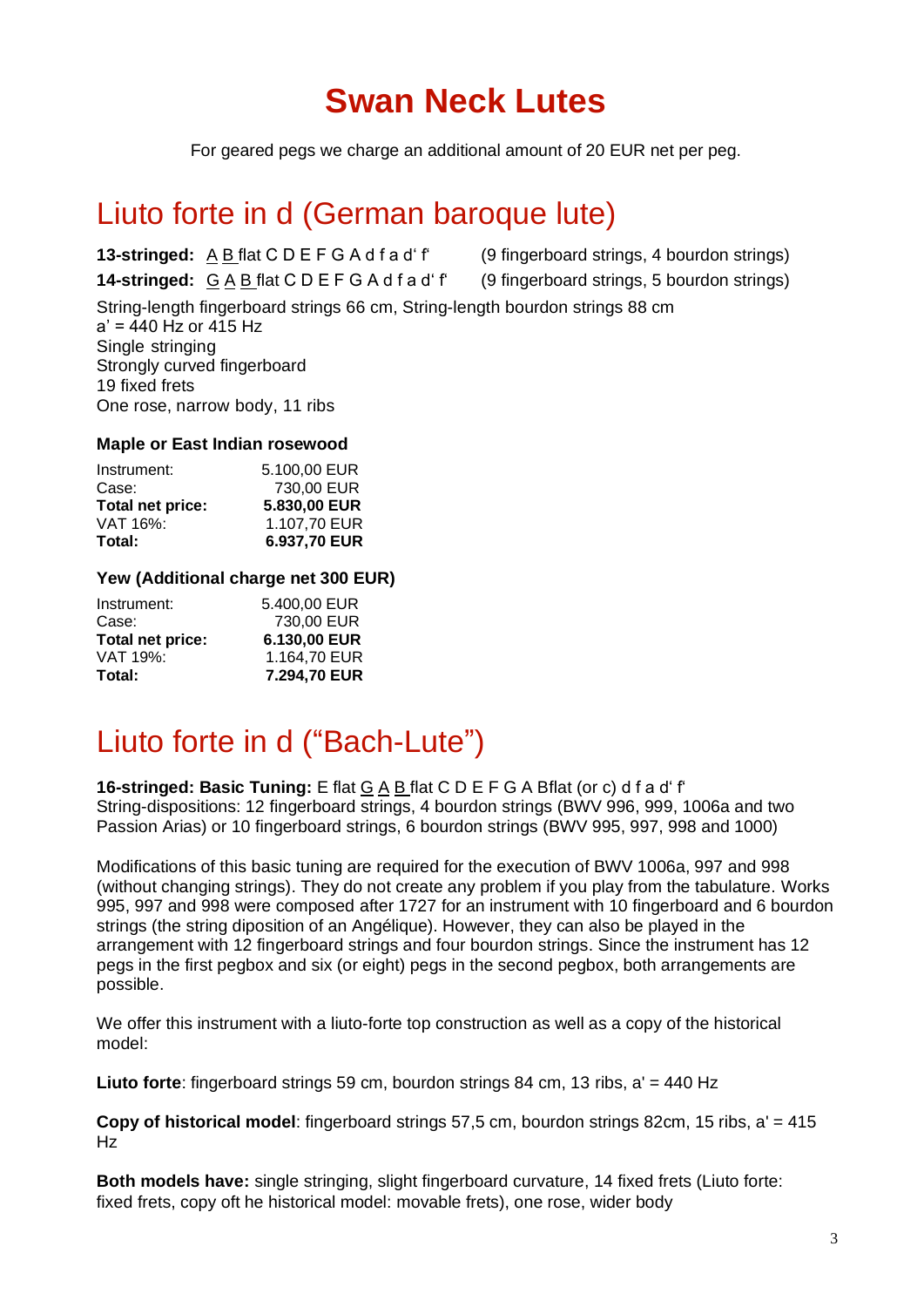**Body wood Liuto forte:** East Indian rosewood or maple

**Copy of the historical model:** Bubinga (Guibourtia demensi)

| Total:           | 6.937,70 EUR |
|------------------|--------------|
| VAT 19%:         | 1.107.70 EUR |
| Total net price: | 5.830,00 EUR |
| Case:            | 730,00 EUR   |
| Instrument:      | 5.100.00 EUR |

**This instrument can also be strung as an Arciliuto or Liuto attiorbato in g tuning with 8 fingerboard and 8 bourdon strings. This requires two additional pegs in the second pegbox.**

### Liuto forte in e with swan neck (Guitar tuning)

|    | 11-stringed: GABCDEAdgbe'<br>(8 fingerboard strings, 3 bourdon strings)                                                                       |
|----|-----------------------------------------------------------------------------------------------------------------------------------------------|
|    | 12-stringed: GABCDF sharp (or F) EAdgbe'<br>(9 fingerboard strings, 3 bourdon strings)                                                        |
|    | 13- stringed: $G \triangle B C D F$ sharp (or F) GE Adgbe'<br>(10 fingerboard strings, 3 bourdon strings)                                     |
|    | <b>14- stringed:</b> D sharp (=E flat) $G \land B \subseteq C$ D F sharp (or F) G E A d g b e'<br>(10 fingerboard strings, 4 bourdon strings) |
| or | C sharp D sharp (=E flat) $G \land B \subseteq D$ F sharp (or F) E A d g b e'<br>(8 fingerboard strings, 6 bourdon strings)                   |

(other tunings on request)

#### **All four versions of the Liuto forte in e can also be stringed like a Liuto forte in d. In contrast to the Liuto forte in d their fingerboards are only slightly curved.**

String-length fingerboard strings 64 cm, String-length bourdon strings 88 cm 8 fingerboard strings, 3-5 bourdon strings  $a' = 440$  Hz Single stringing Slightly curved fingerboard 19 fixed frets (tied-on if desired) One rose, broad body, 11 ribs

#### **Maple or East Indian rosewood**

| Total:           | 6.937,70 EUR |
|------------------|--------------|
| VAT 16%:         | 1.107,70 EUR |
| Total net price: | 5.830,00 EUR |
| Case:            | 730,00 EUR   |
| Instrument:      | 5.100.00 EUR |
|                  |              |

#### **Yew (Additional charge net 300 EUR)**

| Instrument:      | 5.400.00 EUR |
|------------------|--------------|
| Case:            | 730,00 EUR   |
| Total net price: | 6.130,00 EUR |
| VAT 19%:         | 1.164,70 EUR |
| Total:           | 7.294,70 EUR |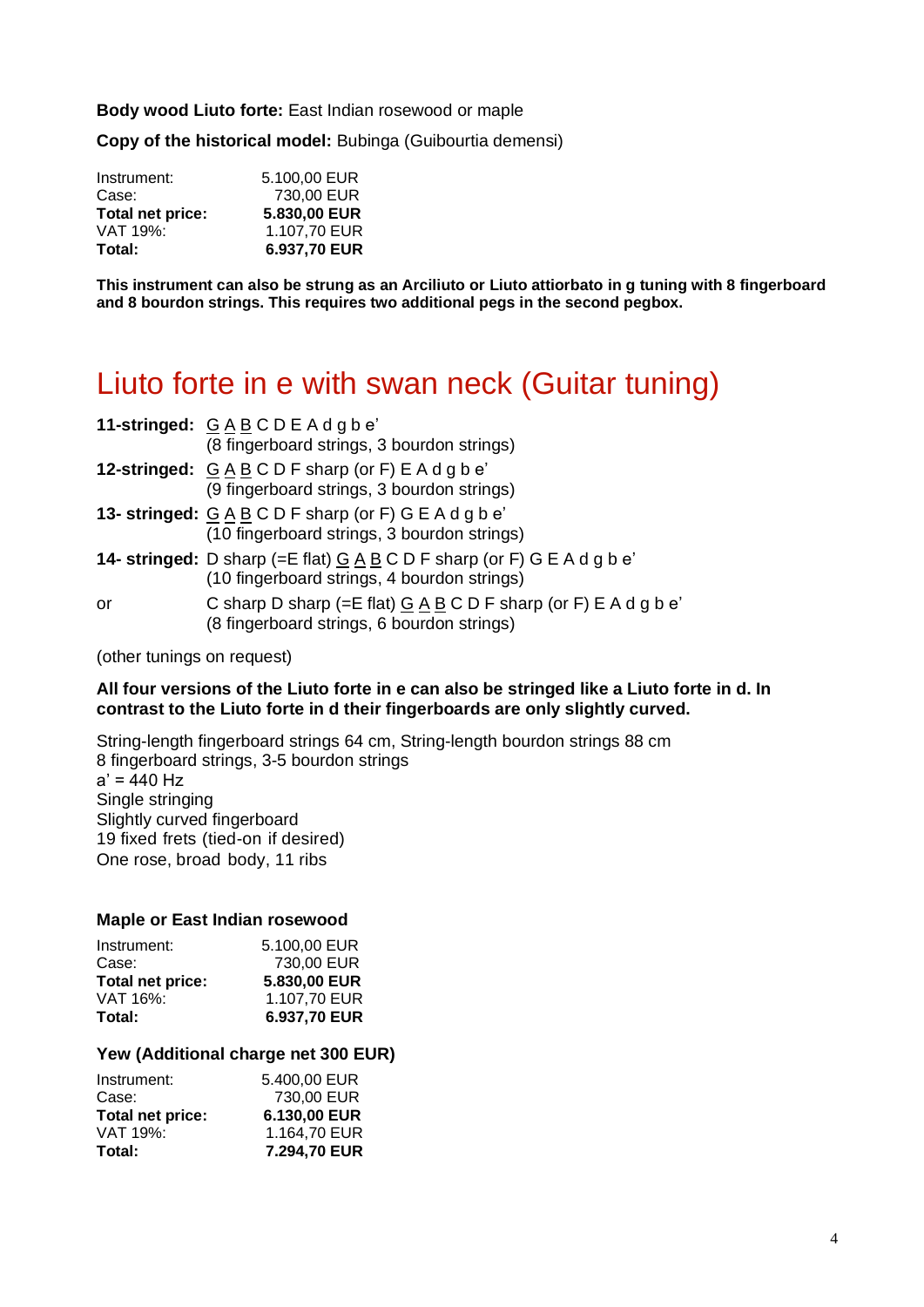# **Arciliuto forte**

For geared pegs we charge an additional amount of 20 EUR net per peg.

## Arciliuto forte in g (Italian baroque lute / Archlute)

#### **14-stringed:** F G A B flat C D E F G c f a d' g'

#### **The Arciliuto in g with 8 fingerboard strings can also be strung as a Liuto forte in d. In contrast to the Liuto forte in d the fingerboard of the Arciliuto in g is only slightly curved.**

String-length fingerboard strings 62,5 cm, String-length bourdon strings 96 cm Choice of 7 or 8 fingerboard strings  $a' = 415$  or 440 Hz Single stringing Slightly curved fingerboard 17 fixed frets (tied-on if desired) Veneer extension inlaid edges Triple rose, broad body, 19 ribs

#### **Maple or East Indian rosewood**

| Instrument:      | 5.350.00 EUR |
|------------------|--------------|
| Case:            | 730,00 EUR   |
| Total net price: | 6.080,00 EUR |
| VAT 19%:         | 1.155,20 EUR |
| Total:           | 7.235,20 EUR |

#### **Yew (Additional charge net 300 EUR)**

| Total:           | 7.592,20 EUR |
|------------------|--------------|
| VAT 19%:         | 1.212.20 EUR |
| Total net price: | 6.380,00 EUR |
| Case:            | 730,00 EUR   |
| Instrument:      | 5.650.00 EUR |

# **Tiorba forte**

This model is only available with traditional pegs

### Tiorba forte in a (Roman Theorbo)

#### **14-stringed:** G A B C D E F G A d g b e a

String-length fingerboard strings 80 cm, bourdon strings 120 cm (other String-lengths by arrangement)  $a' = 415$  or  $\overline{440}$  Hz Single stringing Slightly curved fingerboard 14 fixed frets (tied-on if desired) Veneer extension inlaid edges Triple rose, 19 ribs